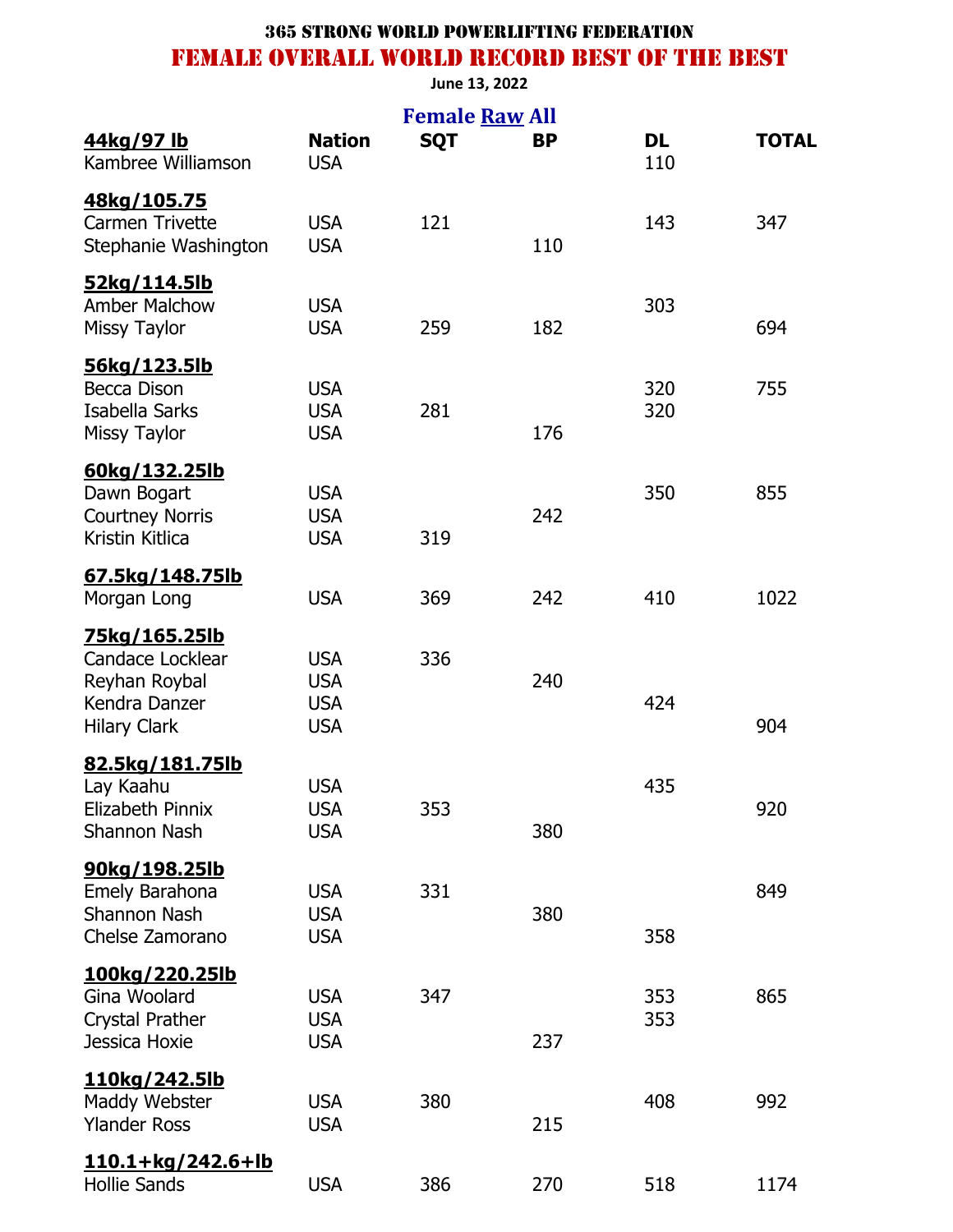|                               |                          | June 13, 2022 |                                              |           |              |
|-------------------------------|--------------------------|---------------|----------------------------------------------|-----------|--------------|
|                               |                          |               | Female <u>Raw</u> - Juniors (20-23) Division |           |              |
| 52kg/114.5lb                  | <b>Nation</b>            | <b>SQT</b>    | <b>BP</b>                                    | <b>DL</b> | <b>TOTAL</b> |
| Elena Lopez<br>Racquel Wilson | <b>USA</b><br><b>USA</b> | 250           | 94                                           | 240       | 575          |
|                               |                          |               |                                              |           |              |
| 56kg/123.5lb                  |                          |               |                                              |           |              |
| Isabella Sarks                | <b>USA</b>               | 281           | 132                                          | 320       | 705          |
| <b>Emily Gaiser</b>           | <b>USA</b>               |               | 132                                          |           |              |
| 60kg/132.25lb                 |                          |               |                                              |           |              |
| Kristen McPherson             | <b>USA</b>               |               |                                              | 237       |              |
| Alexis Rutledge               | <b>USA</b>               | 275           | 138                                          |           | 639          |
| 67.5kg/148.75lb               |                          |               |                                              |           |              |
| Hanna Young                   | <b>USA</b>               | 331           |                                              | 364       | 865          |
| Anya Kalnins                  | <b>USA</b>               |               | 178                                          |           |              |
| <u>75kg/165.25lb</u>          |                          |               |                                              |           |              |
| Candace Locklear              | <b>USA</b>               | 336           |                                              | 402       | 876          |
| Alisha Martin                 | <b>USA</b>               |               | 171                                          |           |              |
| <u>82.5kg/181.75lb</u>        |                          |               |                                              |           |              |
| Katie Roseman                 | <b>USA</b>               | 259           |                                              |           |              |
| Kailee Heller                 | <b>USA</b>               | 259           | 154                                          | 303       | 716          |
| 90kg/198.25lb                 |                          |               |                                              |           |              |
| Emely Barahona                | <b>USA</b>               | 331           | 187                                          | 331       | 849          |
|                               |                          |               |                                              |           |              |
| 100kg/220.4lb                 |                          |               |                                              |           |              |
| <b>None</b>                   |                          |               |                                              |           |              |
| 110kg/242.5lb                 |                          |               |                                              |           |              |
| Maddy Webster                 | <b>USA</b>               | 380           | 204                                          | 408       | 992          |
| <u>110+kg/242.5+lb</u>        |                          |               |                                              |           |              |
| Alex Wilson-McKenzie          | <b>USA</b>               |               | 237                                          |           |              |
|                               |                          |               |                                              |           |              |
| 48kg/105.75                   |                          |               | <b>Female Raw Classic All</b>                |           |              |
| Stephanie Washington          | <b>USA</b>               | 193           | 110                                          | 226       | 529          |
|                               |                          |               |                                              |           |              |
| <u>52kg/114.5lb</u>           |                          |               |                                              |           |              |
| <b>Missy Taylor</b>           | <b>USA</b>               | 264           | 182                                          | 292       | 738          |
| <u>56kg/123.5lb</u>           |                          |               |                                              |           |              |
| <b>Adrien Coder</b>           | <b>USA</b>               | 303           |                                              | 353       | 821          |
| Dawn Bogart                   | <b>USA</b>               |               | 175                                          |           |              |
| 60kg/132.25lb                 |                          |               |                                              |           |              |
| <b>Courtney Norris</b>        | <b>USA</b>               | 441           | 242                                          | 408       | 1069         |
| 67.5kg/148.75lb               |                          |               |                                              |           |              |
| <b>Brittany Shackelford</b>   | <b>USA</b>               | 402           |                                              | 375       | 1003         |
| Morgan Long                   | <b>USA</b>               |               | 242                                          |           |              |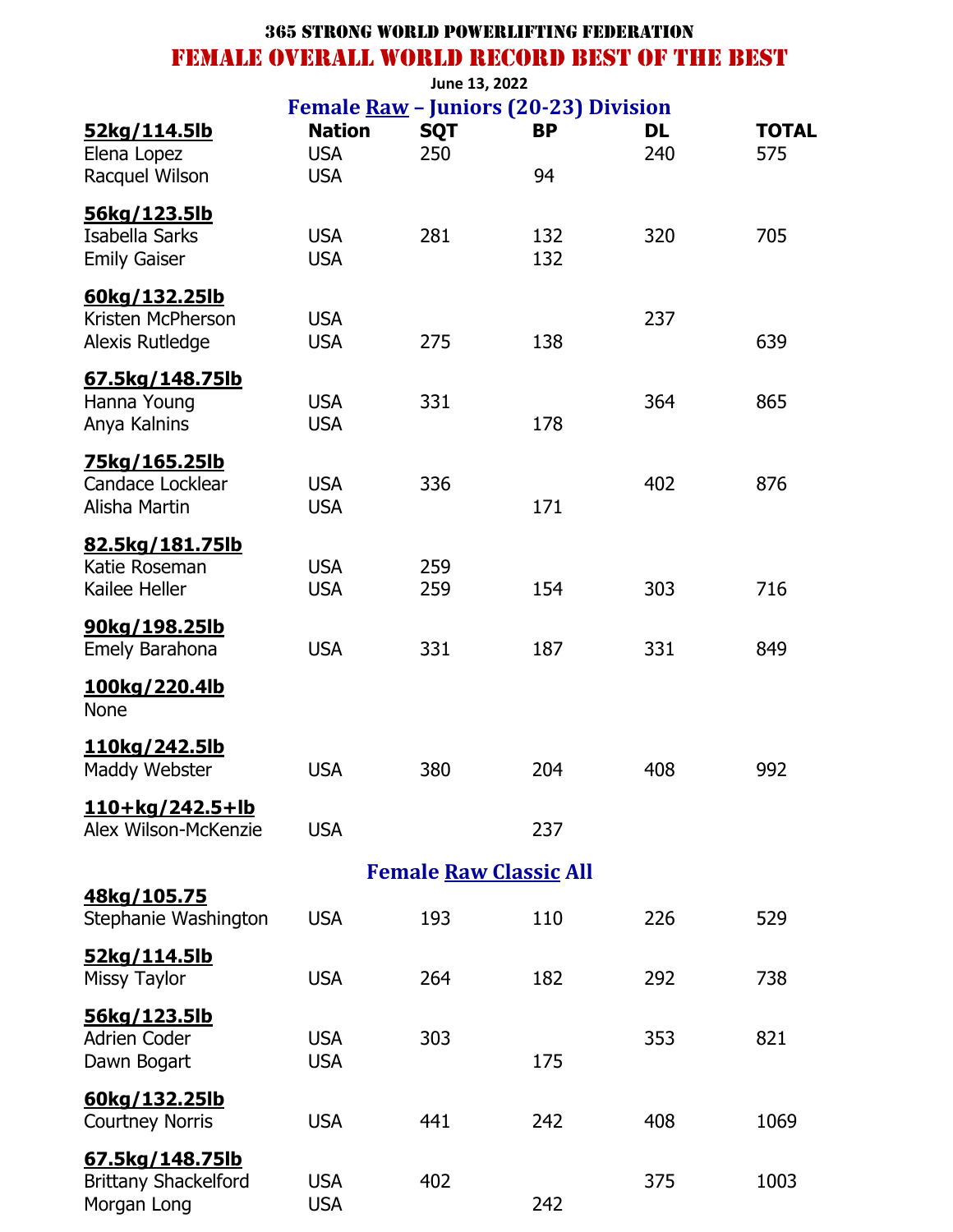**June 13, 2022**

| 75kg/165.25lb<br>Reyhan Roybal                                          | <b>USA</b>                                | 402                      | 240                                                         | 430        | 1056         |
|-------------------------------------------------------------------------|-------------------------------------------|--------------------------|-------------------------------------------------------------|------------|--------------|
| 82.5kg/181.75lb<br><b>Emily Merritt</b><br>Barbara Haiden               | <b>Nation</b><br><b>USA</b><br><b>USA</b> | <b>SQT</b><br>386<br>386 | <b>BP</b>                                                   | DL         | <b>TOTAL</b> |
| Helen Romero<br>Shannon Nash                                            | <b>USA</b><br><b>USA</b>                  |                          | 380                                                         | 435<br>435 | 1152         |
| 90kg/198.25lb<br><b>Alexis Eliopoulos</b><br><b>Shannon Nash</b>        | USA/Greece<br><b>USA</b>                  | 463                      | 380                                                         | 468        | 1229         |
| <u>100kg/220.25lb</u><br>Jessica Hoxie                                  | <b>USA</b>                                | 463                      | 237                                                         | 424        | 1102         |
| <u>110kg/242.5lb</u><br><b>Katy Silvers</b><br><b>Ylander Ross</b>      | <b>USA</b><br><b>USA</b>                  | 386                      | 215                                                         | 400        | 955          |
| <u>110.1+kg/242.6+lb</u><br>Alex Wilson-McKenzie<br><b>Hollie Sands</b> | <b>USA</b>                                | 402                      | 270                                                         | 413        | 1053         |
|                                                                         |                                           |                          | <b>Female <u>Raw Classic</u></b> - Juniors (20-23) Division |            |              |
| 56kg/123.5lb                                                            | <b>Nation</b>                             | <b>SQT</b>               | <b>BP</b>                                                   | <b>DL</b>  | <b>TOTAL</b> |
| <b>Emily Gaiser</b><br>Isabella Sarks                                   | <b>USA</b><br><b>USA</b>                  |                          | 132<br>132                                                  |            |              |
| 60kg/132.25lb<br>Alexis Rutledge                                        | <b>USA</b>                                |                          | 138                                                         |            |              |
| 67.5kg/148.75lb<br>Anya Kalnins                                         | <b>USA</b>                                | 298                      | 178                                                         | 320        | 772          |
| <u>75kg/165.25lb</u>                                                    |                                           |                          |                                                             |            |              |
| <b>Emily Tighe</b>                                                      | <b>USA</b>                                |                          |                                                             | 342        | 727          |
| Dani Moore<br>Alisha Martin                                             | <b>USA</b><br><b>USA</b>                  | 242                      | 171                                                         |            |              |
| 82.5kg/181.75lb<br><b>Hailee Heller</b>                                 | <b>USA</b>                                |                          | 154                                                         |            |              |
| 90kg/198.25lb<br>Emely Barahona                                         | <b>USA</b>                                |                          | 187                                                         |            |              |
| <u>100kg/220.4lb</u><br><b>None</b>                                     |                                           |                          |                                                             |            |              |
| <u>110kg/242.5lb</u><br>Maddy Webster                                   | <b>USA</b>                                |                          | 204                                                         |            |              |
| 110+kg/242.5+lb<br>Alex Wilson-McKenzie                                 | <b>USA</b>                                | 402                      | 237                                                         | 413        | 1053         |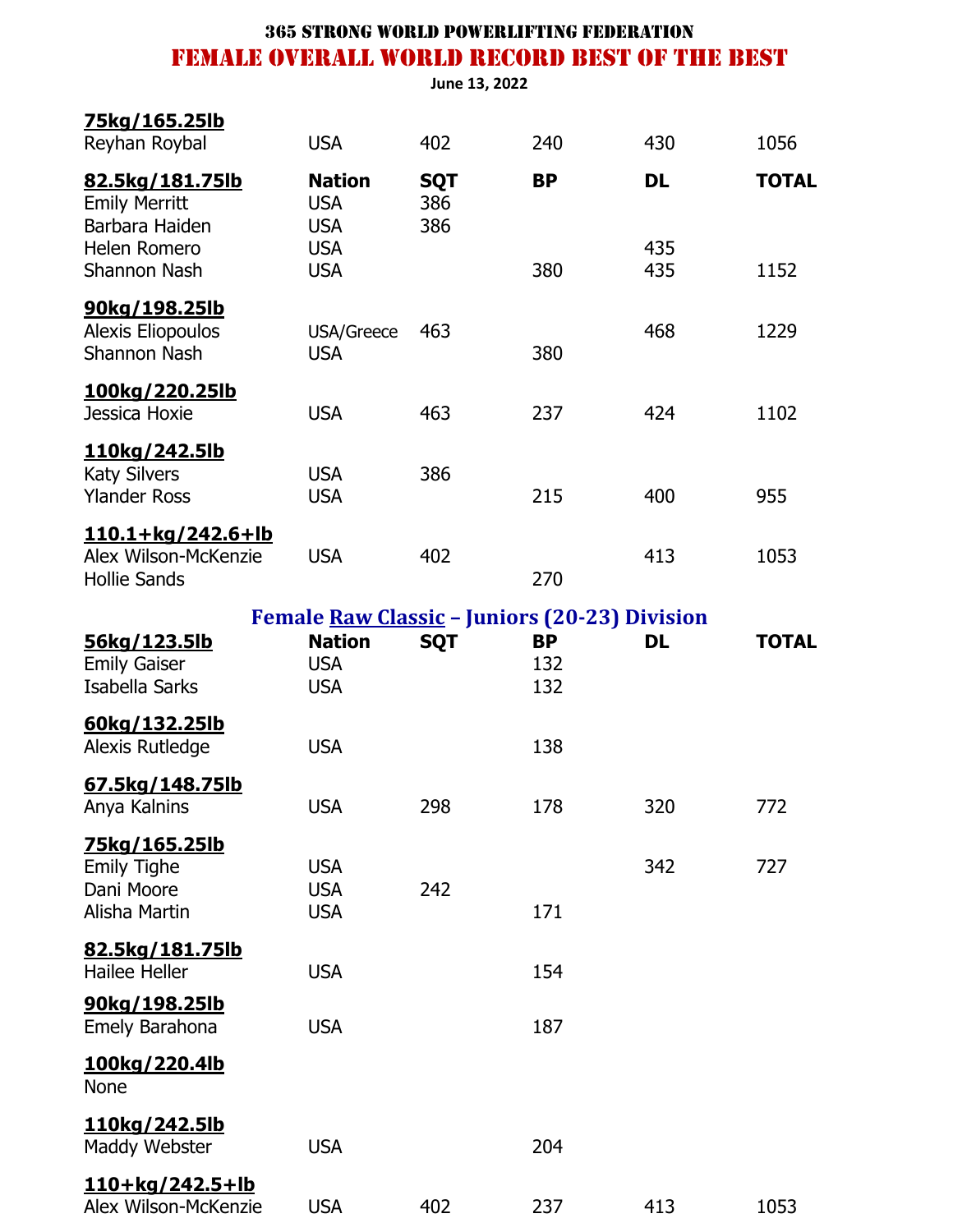**June 13, 2022**

|                          |                          |            | <b>Female Single-Ply &amp; Multi-Ply All</b> |                                                                       |              |
|--------------------------|--------------------------|------------|----------------------------------------------|-----------------------------------------------------------------------|--------------|
| <u>52kg/114.5lb</u>      | <b>Nation</b>            | <b>SQT</b> | <b>BP</b>                                    | DL                                                                    | <b>TOTAL</b> |
| Lindsay Seamans          | <b>USA</b>               | 319        | 138                                          | 319                                                                   | 777          |
| 56kg/123.5lb             |                          |            |                                              |                                                                       |              |
| Dawn Bogart (SP)         | <b>USA</b><br><b>USA</b> | 265<br>248 | 175<br>127                                   | 295<br>297                                                            | 735<br>672   |
| Josefina Bueno (MP)      |                          |            |                                              |                                                                       |              |
| 60kg/132.25lb            |                          |            |                                              |                                                                       |              |
| Dawn Bogart (SP)         | <b>USA</b>               |            | 226                                          | 402                                                                   | 959          |
| Priscilla Pardue (SP)    | <b>USA</b>               | 331        |                                              |                                                                       |              |
| 67.5kg/148.75lb          |                          |            |                                              |                                                                       |              |
| Madeleine Giess (MP)     | <b>USA</b>               |            |                                              | 425                                                                   | 1075         |
| Melissa Smith (MP)       | <b>USA</b>               | 518        | 275                                          |                                                                       | 1146         |
| Priscilla Pardue (SP)    | <b>USA</b>               | 303        | 176                                          | 281                                                                   | 755          |
| <u>75kg/165.25lb</u>     |                          |            |                                              |                                                                       |              |
| Candice Maness (SP)      | <b>USA</b>               | 364        |                                              | 281                                                                   | 909          |
| Christina McDowell (SP)  | <b>USA</b>               |            | 276                                          |                                                                       |              |
| 82.5kg/181.75lb          |                          |            |                                              |                                                                       |              |
| Jasmine Jenkins (MP)     | <b>USA</b>               | 505        |                                              | 465                                                                   | 1325         |
| Gi Gi Eller (MP)         | <b>USA</b>               |            | 441                                          |                                                                       |              |
| Helen Romero (SP)        | <b>USA</b>               | 415        | 265                                          | 470                                                                   | 1120         |
| 90kg/198.25lb            |                          |            |                                              |                                                                       |              |
| Shelley Yates (MP)       | <b>USA</b>               | 634        | 342                                          | 413                                                                   | 1372         |
| Anika Harper (SP)        | <b>USA</b>               |            | 237                                          | 336                                                                   |              |
| 100kg/220.25lb           |                          |            |                                              |                                                                       |              |
| Shelley Yates (MP)       | <b>USA</b>               | 650        | 375                                          | 452                                                                   | 1449         |
| Anika Harper (SP)        | <b>USA</b>               |            | 248                                          | 402                                                                   |              |
| <u>110kg/242.5lb</u>     |                          |            |                                              |                                                                       |              |
| None Listed              |                          |            |                                              |                                                                       |              |
| <u>110.1+kg/242.6+lb</u> |                          |            |                                              |                                                                       |              |
| None Listed              |                          |            |                                              |                                                                       |              |
|                          |                          |            |                                              |                                                                       |              |
| <u>56kg/123.5lb</u>      | <b>Nation</b>            | <b>SQT</b> | <b>BP</b>                                    | Female Single-Ply & Multi-Ply - Juniors (20-23) Division<br><b>DL</b> | <b>TOTAL</b> |
| Josefina Bueno (MP)      | <b>USA</b>               | 248        | 127                                          | 297                                                                   | 672          |
|                          |                          |            |                                              |                                                                       |              |
| 67.5kg/148.75lb          |                          |            |                                              |                                                                       |              |
| Madeleine Giess (MP)     | <b>USA</b>               | 405        | 245                                          | 425                                                                   | 1075         |
|                          |                          |            | <b>Female Sub-Masters (35-39) - Raw</b>      |                                                                       |              |
| <u>56kg/123.5lb</u>      |                          |            |                                              |                                                                       |              |
| Sally Lloyd              | <b>USA</b>               | 176        | 99                                           | 248                                                                   | 524          |
| <u>67.5kg/148.75lb</u>   |                          |            |                                              |                                                                       |              |
| Amy Daugherty            | <b>USA</b>               | 264        |                                              |                                                                       | 705          |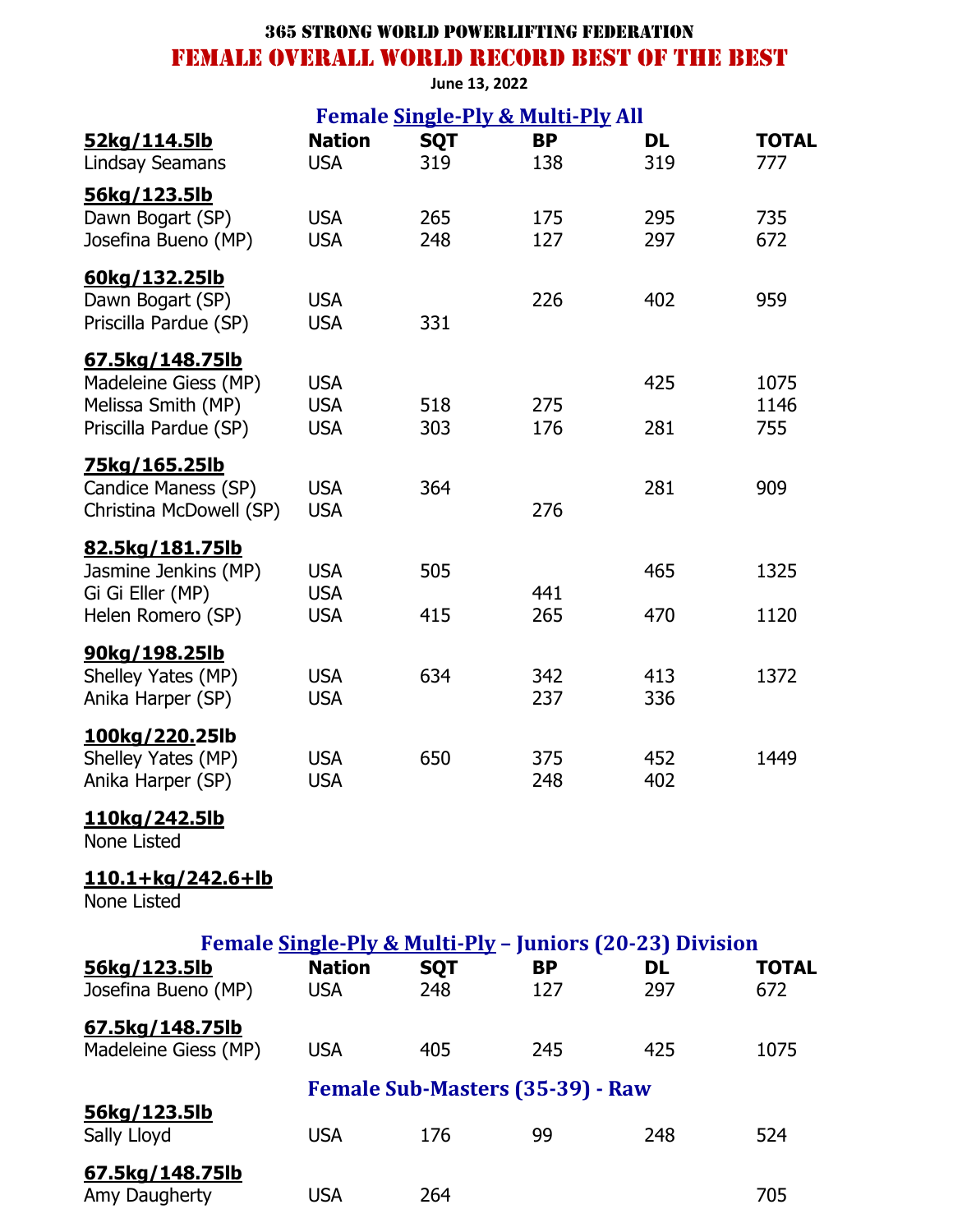| <b>USA</b><br><b>USA</b> |     | 154 | 319           |     |
|--------------------------|-----|-----|---------------|-----|
| <b>USA</b><br><b>USA</b> | 275 | 237 | 380           | 821 |
| <b>USA</b>               | 303 | 182 | 419           | 904 |
| <b>USA</b><br><b>USA</b> | 226 | 160 | 253           | 634 |
|                          |     |     | June 13, 2022 |     |

|                                                    | <b>Female Sub-Masters (35-39) - Raw Classic</b> |                   |                 |           |                     |
|----------------------------------------------------|-------------------------------------------------|-------------------|-----------------|-----------|---------------------|
| 52kg/114.5lb<br><b>Tiffany Bellamy</b>             | <b>Nation</b><br><b>USA</b>                     | <b>SQT</b><br>204 | <b>BP</b><br>99 | DL<br>248 | <b>TOTAL</b><br>551 |
| 56kg/123.5lb<br>Sally Lloyd                        | <b>USA</b>                                      |                   | 99              |           |                     |
| 67.5kg/148.75lb<br>Krista Causey<br>Kelian Hagerty | <b>USA</b><br><b>USA</b>                        | 231               | 154             | 264       | 645                 |
| 75kg/165.25lb<br>Reyhan Roybal                     | <b>USA</b>                                      | 358               | 237             | 408       | 1003                |
| 82.5kg/181.75lb<br>Kelley Spohrer<br>Lay Kaahu     | <b>USA</b><br><b>USA</b>                        | 369               | 182             | 419       | 942                 |
| $90.01 + kg/198.26 + lb$<br><b>Katy Silvers</b>    | <b>USA</b>                                      | 309               | 160             | 347       | 816                 |

**Female Masters**

|                | 52kg/114.5lb         | <b>Nation</b> | <b>SQT</b> | BP(Raw) | <b>DL</b> | <b>TOTAL</b> |
|----------------|----------------------|---------------|------------|---------|-----------|--------------|
| M2             | Missy Taylor (R)     | <b>USA</b>    | 259        |         | 275       | 694          |
| M <sub>2</sub> | Missy Taylor (RC)    | <b>USA</b>    | 264        | 182     | 292       | 738          |
| M4             | Sue Ann Hurlbert (R) | <b>USA</b>    | 116        | 89      | 204       | 408          |
| M5             | Sue Ann Hurlbert (R) | <b>USA</b>    | 121        | 89      | 212       | 422          |
| M7             | Linda Costello (R)   | <b>USA</b>    | 154        | 83      | 220       | 457          |
| Div.           | 56kg/123.5lb         |               |            |         |           |              |
| M1             | Dawn Bogart (SP)     | <b>USA</b>    | 265        | 175     | 295       | 735          |
| M <sub>2</sub> | Kathy Wilson (RC)    | <b>USA</b>    | 180        |         | 187       | 435          |
| M <sub>2</sub> | Missy Taylor (R)     | <b>USA</b>    | 265        | 176     | 292       | 722          |
| M <sub>3</sub> | Lisa Baker (R)       | <b>USA</b>    | 182        | 94      | 237       | 512          |
| M4             | Dawn Williams (R)    | <b>USA</b>    | 176        | 116     | 226       | 518          |
|                | 60kg/132.25lb        |               |            |         |           |              |
| M1             | Dawn Bogart (SP)     | <b>USA</b>    | 331        | 226     | 402       | 959          |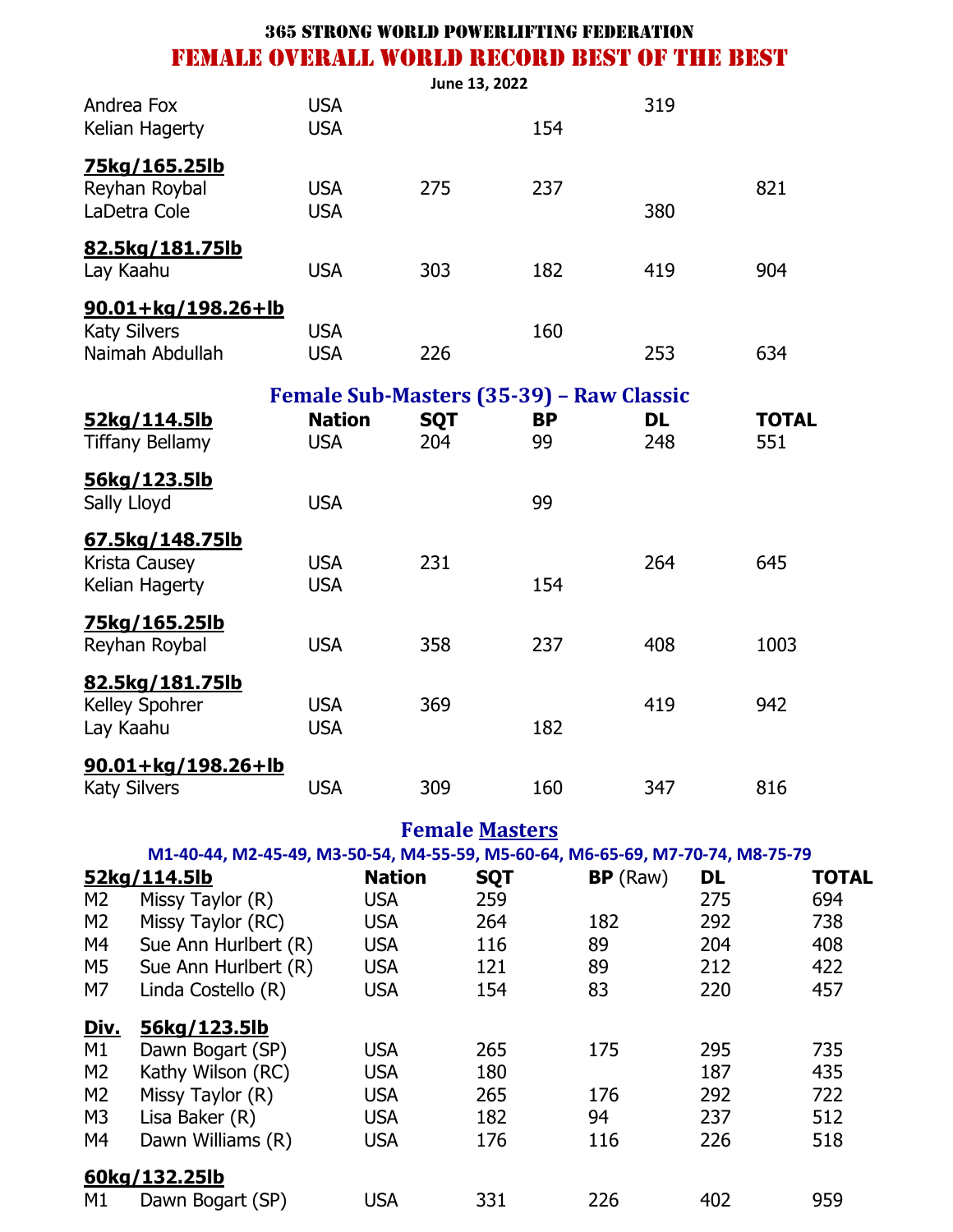|    |                                                     |               | <b>365 STRONG WORLD POWERLIFTING FEDERATION</b> |           |           |              |
|----|-----------------------------------------------------|---------------|-------------------------------------------------|-----------|-----------|--------------|
|    | <b>FEMALE OVERALL WORLD RECORD BEST OF THE BEST</b> |               |                                                 |           |           |              |
|    |                                                     |               | June 13, 2022                                   |           |           |              |
| М1 | Dawn Bogart (R)                                     | <b>USA</b>    | 300                                             | 205       | 350       | 855          |
| M3 | Priscilla Pardue (SP)                               | <b>USA</b>    | 331                                             | 165       | 265       | 761          |
| M3 | Priscilla Pardue (RC)                               | <b>USA</b>    | 308                                             | 143       | 259       | 711          |
| M2 | Bela Ghosh (R)                                      | <b>INDIA</b>  |                                                 | 180       | 315       |              |
| M2 | Angie Terry (RC)                                    | <b>USA</b>    | 105                                             |           |           |              |
|    | 67.5kg/148.75lb                                     | <b>Nation</b> | <b>SQT</b>                                      | <b>BP</b> | <b>DL</b> | <b>TOTAL</b> |
| М6 | Maureen Clary (R)                                   | <b>USA</b>    | 270                                             | 211       | 320       | 801          |
| M5 | Maureen Clary (R)                                   | <b>USA</b>    | 298                                             | 226       | 360       | 876          |
| M4 | Priscilla Pardue (SP)                               | <b>USA</b>    | 303                                             | 176       | 281       | 755          |
| M3 | Priscilla Pardue (RC)                               | <b>USA</b>    | 265                                             |           |           | 645          |
| M3 | Yvette Bushard (R)                                  | <b>USA</b>    | 270                                             | 160       | 281       | 711          |
| M2 | Melissa Smith (MP)                                  | <b>USA</b>    | 518                                             | 275       | 358       | 1146         |
| M2 | Aiysha Hayes (RC)                                   | <b>USA</b>    |                                                 | 121       | 253       |              |
| М1 | Nicole DeCarlo Qualls (R)                           | <b>USA</b>    | 303                                             | 160       | 303       | 766          |
|    | 75kg/165.25lb                                       |               |                                                 |           |           |              |
| М4 | Candice Maness (SP)                                 | <b>USA</b>    | 364                                             | 270       | 281       | 909          |
| M4 | Candice Maness (RC)                                 | <b>USA</b>    | 308                                             | 193       | 298       | 799          |
| M4 | Paige Hitt (R)                                      | <b>USA</b>    | 259                                             |           |           | 689          |
| M4 | Dawn O'Donnell (R)                                  | <b>USA</b>    |                                                 |           | 314       |              |
| М6 | Barbara Haiden (RC)                                 | <b>USA</b>    | 275                                             |           | 298       | 782          |
| М6 | Maureen Clary (R)                                   | <b>USA</b>    |                                                 | 231       |           |              |
| М1 | Hilary Clark (R)                                    | <b>USA</b>    | 325                                             |           | 402       | 904          |
| М1 | Reyhan Roybal (RC)                                  | <b>USA</b>    | 402                                             | 240       | 430       | 1056         |
| M3 | Candice Maness (RC)                                 | <b>USA</b>    | 243                                             |           | 254       | 678          |
| M2 | Christina McDowell (SP)                             | <b>USA</b>    |                                                 | 276       |           |              |
| M5 | Cindy Meeker (SP)                                   | <b>USA</b>    |                                                 | 209       | 284       |              |
| М5 | Cindy Meeker (R)                                    |               |                                                 |           |           |              |
| M3 | Tammy Crowley-Deloatch (R)USA                       |               |                                                 | 187       |           |              |
| M2 | Bonnie Mosley (R)                                   | <b>USA</b>    | 314                                             | 171       | 331       | 816          |
|    | <u>82.5kg/181.75lb</u>                              |               |                                                 |           |           |              |
| М1 | Christina Lauffer (SP)                              | <b>USA</b>    |                                                 | 253       | 309       |              |
| M2 | Shannon Nash (RC)                                   | <b>USA</b>    | 380                                             | 380       | 435       | 1152         |
| M2 | Shannon Nash (R)                                    | <b>USA</b>    |                                                 | 380       |           | 832          |
| M2 | Janelle Campbell (R)                                | <b>USA</b>    | 275                                             |           |           |              |
| M2 | Heather Streible (R)                                | <b>USA</b>    |                                                 |           | 298       |              |
| M3 | Sujata Bhakat (R)                                   | <b>INDIA</b>  | 265                                             | 143       | 292       | 700          |
| M3 | Gi Gi Eller (MP)                                    | <b>USA</b>    |                                                 | 441       |           |              |
| М4 | Cindy Meeker (RC)                                   | <b>USA</b>    | 303                                             | 143       | 336       | 766          |
| М4 | Carolyn Beck (R)                                    | <b>USA</b>    | 209                                             |           | 248       | 606          |
| М7 | Barbara Haiden (RC)                                 | <b>USA</b>    | 386                                             | 287       | 386       | 1058         |
|    | <u>90kg/198.25lb</u>                                |               |                                                 |           |           |              |
| М1 | Anika Harper                                        | <b>USA</b>    |                                                 | 237       | 336       |              |
| М1 | Shannon Nash (R)                                    | <b>USA</b>    |                                                 | 365       |           |              |
| М1 | Carla Akers (R)                                     | <b>USA</b>    | 320                                             |           | 336       | 838          |
| M2 | Shelley Yates (MP)                                  | <b>USA</b>    | 634                                             | 342       | 413       | 1372         |
| M2 | Shannon Nash (RC)                                   | <b>USA</b>    |                                                 | 380       | 364       | 992          |

M2 Tricia Emrich (RC) USA 260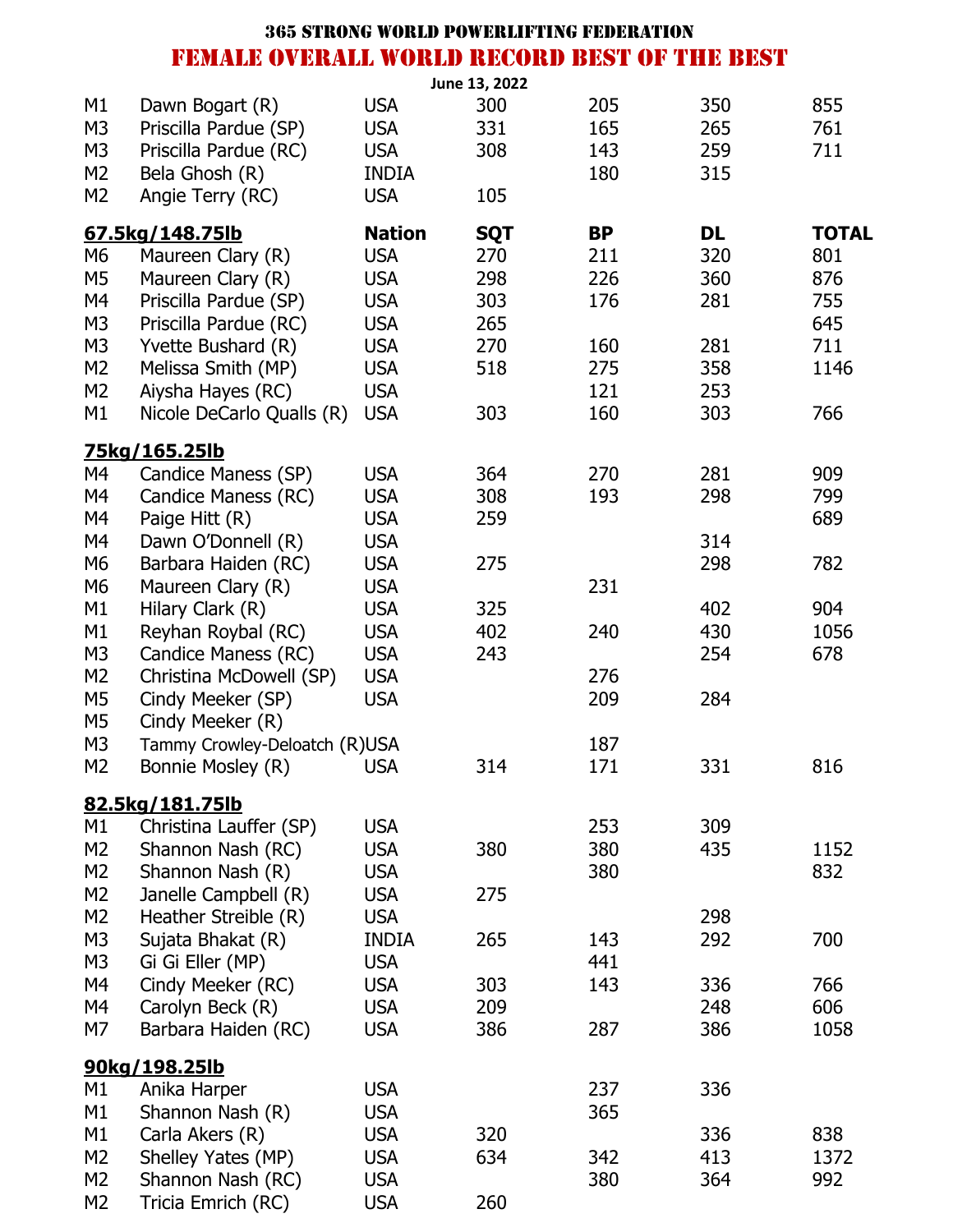|                                                    |                                                                                                                          |                                                                    |                          | <b>365 STRONG WORLD POWERLIFTING FEDERATION</b>                   |                          |                          |
|----------------------------------------------------|--------------------------------------------------------------------------------------------------------------------------|--------------------------------------------------------------------|--------------------------|-------------------------------------------------------------------|--------------------------|--------------------------|
|                                                    | <b>FEMALE OVERALL WORLD RECORD BEST OF THE BEST</b>                                                                      |                                                                    |                          |                                                                   |                          |                          |
| M4                                                 | Cathy Cranford (R)                                                                                                       | <b>USA</b>                                                         | June 13, 2022<br>190     | 99                                                                | 248                      | 500                      |
| M1<br>M1                                           | 100kg/220.25lb<br>Anika Harper (SP)<br>Christy Owens (R)                                                                 | <b>Nation</b><br><b>USA</b><br><b>USA</b>                          | <b>SQT</b>               | <b>BP</b><br>248<br>149                                           | <b>DL</b><br>402         | <b>TOTAL</b>             |
| M2<br>M2                                           | Carla Akers (R)<br>Shelley Yates (MP)                                                                                    | <b>USA</b><br><b>USA</b>                                           | 330<br>650               | 204<br>375                                                        | 330<br>452               | 865<br>1449              |
| M1<br>M <sub>3</sub>                               | 110kg/242.5lb<br>Katy Silvers (RC)<br>Ylander Ross (RC)                                                                  | <b>USA</b><br><b>USA</b>                                           | 385<br>340               | 154<br>215                                                        | 369<br>400               | 909<br>955               |
| M1<br>M1<br>M <sub>3</sub>                         | <u>110.1+kg/242.6+lb</u><br>Hollie Sands (R)<br>Katy Silvers (RC)<br>Janet Martin (R)                                    | <b>USA</b><br><b>USA</b><br><b>USA</b>                             | 386<br>380               | 270                                                               | 518<br>380<br>364        | 1174<br>920              |
|                                                    |                                                                                                                          |                                                                    |                          | <b>Female Teenage, Youth &amp; Kids Club</b>                      |                          |                          |
| <b>KC</b>                                          | 44kg/97.0lb<br>Kambree Williamson                                                                                        | <b>Nation</b><br><b>USA</b>                                        | <b>SQT</b>               | KC-10 & Under, Y-10-12, T1-13-15, T2-16-17, T3-18-19<br><b>BP</b> | <b>DL</b><br>110         | <b>TOTAL</b>             |
| Y                                                  | 48kg/105.75lb<br><b>Carmen Trivette</b><br>52kg/114.5lb                                                                  | <b>USA</b>                                                         | 121                      | 83                                                                | 143                      | 347                      |
| T <sub>2</sub><br>T <sub>2</sub><br>T1             | Leighann Allen<br>McKenna Wright<br>Makayla Van Meter                                                                    | <b>USA</b><br><b>USA</b><br><b>USA</b>                             | 121<br>116               | 88<br>105                                                         | 215<br>220               | 391<br>435               |
| <u>Div.</u><br>T3                                  | 56kg/123.5lb<br>Becca Dison                                                                                              | <b>USA</b>                                                         | 276                      | 160                                                               | 320                      | 755                      |
| T <sub>3</sub><br>T <sub>2</sub><br>T1             | 60kg/132.25lb<br><b>Claire Rosser</b><br>Mara Hall<br>Macy Lantz                                                         | <b>USA</b><br><b>USA</b><br><b>USA</b>                             | 242<br>198<br>143        | 138<br>110<br>88                                                  | 303<br>259<br>193        | 683<br>568<br>391        |
| T <sub>3</sub><br>T1<br>T1                         | 67.5kg/148.75lb<br>Hanna Young (R)<br>Haleigh Batchelor (RC)<br>Macy Lantz (R)                                           | <b>USA</b><br><b>USA</b><br><b>USA</b>                             | 314<br>193<br>231        | 165<br>138                                                        | 303<br>226<br>243        | 816<br>557<br>573        |
| T3<br>T <sub>3</sub><br>T <sub>2</sub><br>T1<br>T1 | 75kg/165.25lb<br>Katarina Giancroce (R)<br>Sarah Oesch (RC)<br>Sarah Oesch (RC)<br>Tyler Glover (R)<br>Olivia Dubrow (R) | <b>USA</b><br><b>USA</b><br><b>USA</b><br><b>USA</b><br><b>USA</b> | 270<br>275<br>253<br>237 | 176<br>151<br>132                                                 | 292<br>334<br>333<br>320 | 689<br>772<br>737<br>683 |
| T3<br>T <sub>3</sub>                               | 82.5kg/181.75lb<br>Victoria Renfroe (R)<br>Shelby Sprinkle (R)                                                           | <b>USA</b><br><b>USA</b>                                           | 281                      | 150                                                               | 402                      | 827                      |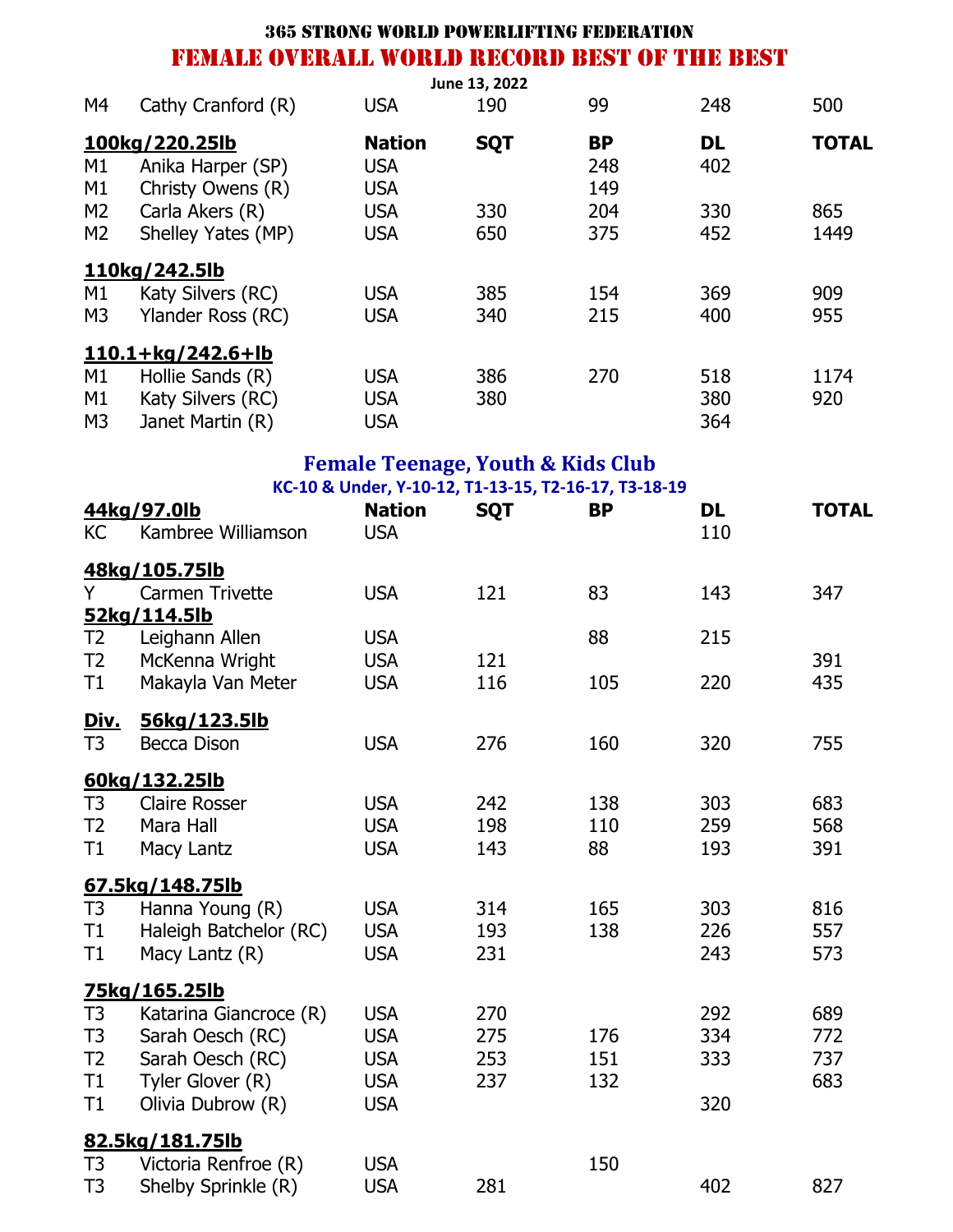|                |                                              | <b>365 STRONG WORLD POWERLIFTING FEDERATION</b> |               |                             |               |               |           |                  |    |              |
|----------------|----------------------------------------------|-------------------------------------------------|---------------|-----------------------------|---------------|---------------|-----------|------------------|----|--------------|
|                | FEMALE OVERALL WORLD RECORD BEST OF THE BEST |                                                 |               |                             |               |               |           |                  |    |              |
|                |                                              |                                                 |               |                             | June 13, 2022 |               |           |                  |    |              |
| T <sub>2</sub> | Sarah Oesch (RC)                             |                                                 | <b>USA</b>    |                             | 237           |               | 149       | 326              |    | 712          |
| T <sub>2</sub> | Kayla McCubbins (R)                          |                                                 | <b>USA</b>    |                             | 105           |               |           | 149              |    | 325          |
| T1             | Kayla McCubbins (R)                          |                                                 | <b>USA</b>    |                             | 94            |               | 61        | 160              |    | 314          |
| Y              | Neveah McIntosh (R)                          |                                                 | <b>USA</b>    |                             | 138           |               | 94        | 200              |    | 432          |
|                | 90kg/198.25lb                                |                                                 |               |                             |               |               |           |                  |    |              |
| T <sub>2</sub> | Alyssa Beadles (R)                           |                                                 | <b>USA</b>    |                             | 204           |               | 121       | 286              |    | 612          |
| T1             | Karson Tolle (R)                             |                                                 | <b>USA</b>    |                             | 226           |               | 116       | 292              |    | 634          |
| Y              | Neveah McIntosh (R)                          |                                                 | <b>USA</b>    |                             | 292           |               | 116       | 231              |    | 639          |
|                | 100kg/220.4lb                                |                                                 |               |                             |               |               |           |                  |    |              |
| Y              | Neveah McIntosh (RC)                         |                                                 | <b>USA</b>    |                             | 281           |               | 132       | 242              |    | 656          |
| T1             | Karson Tolle (R)                             |                                                 | <b>USA</b>    |                             | 237           |               | 105       | 275              |    | 617          |
|                |                                              |                                                 |               |                             |               |               |           |                  |    |              |
|                | 110kg/242.5lb                                |                                                 |               |                             |               |               |           |                  |    |              |
| T1             | Kennedy Green (R)                            |                                                 | <b>USA</b>    |                             | 286           |               |           |                  |    |              |
| T1             | Alex Jefferson (R)                           |                                                 | <b>USA</b>    |                             |               |               | 143       | 303              |    | 694          |
| T <sub>3</sub> | Meredith Arnold (RC)                         |                                                 | <b>USA</b>    |                             | 242           |               | 149       | 309              |    | 700          |
|                |                                              |                                                 |               | Female M/P/F                |               |               |           |                  |    |              |
|                | 48kg/105.75                                  |                                                 | <b>Nation</b> |                             | <b>SQT</b>    |               | <b>BP</b> | <b>DL</b>        |    | <b>TOTAL</b> |
|                | Stephanie Washington                         |                                                 | <b>USA</b>    |                             | 193           |               | 110       | 226              |    | 529          |
|                |                                              |                                                 |               |                             |               |               |           |                  |    |              |
|                | 56kg/123.5lb                                 |                                                 |               |                             |               |               |           |                  |    |              |
| <b>RC</b>      | Amanda Isley                                 |                                                 | <b>USA</b>    |                             | 242           |               | 132       | 303              |    | 675          |
| R.             | <b>Tiffany Faulkner</b>                      |                                                 | <b>USA</b>    |                             |               |               | 155       | 305              |    |              |
|                | 60kg/132.25lb                                |                                                 |               |                             |               |               |           |                  |    |              |
| R.             | <b>Bela Ghosh</b>                            |                                                 | <b>INDIA</b>  |                             |               |               | 180       | 315              |    |              |
|                | 67.5kg/148.75lb                              |                                                 |               |                             |               |               |           |                  |    |              |
| <b>None</b>    |                                              |                                                 |               |                             |               |               |           |                  |    |              |
|                |                                              |                                                 |               |                             |               |               |           |                  |    |              |
|                | <u>75kg/165.25lb</u>                         |                                                 |               |                             |               |               |           |                  |    |              |
| R.             | Mikhayla Dunn                                |                                                 | <b>USA</b>    |                             | 275           |               |           | 320              |    | 749          |
| R.             | <b>Heather Ingalls</b>                       |                                                 | <b>USA</b>    |                             |               |               | 187       |                  |    |              |
|                | 82.5kg/181.75lb                              |                                                 |               |                             |               |               |           |                  |    |              |
| R.             | <b>Gabrielle Robbins</b>                     |                                                 | <b>USA</b>    |                             | 314           |               | 204       | 397              |    | 914          |
| <b>RC</b>      | <b>Emily Merritt</b>                         |                                                 | <b>USA</b>    |                             | 386           |               |           | 391              |    | 937          |
|                |                                              |                                                 |               |                             |               |               |           |                  |    |              |
| None           | <u>90kg/198.25lb</u>                         |                                                 |               |                             |               |               |           |                  |    |              |
|                |                                              |                                                 |               |                             |               |               |           |                  |    |              |
|                | 90.01+kg/198.26+lb                           |                                                 |               |                             |               |               |           |                  |    |              |
| <b>RC</b>      | Tarra Farnham                                |                                                 | <b>USA</b>    |                             | 308           |               | 138       | 336              |    | 782          |
| <b>SP</b>      | Anika Harper                                 |                                                 | <b>USA</b>    |                             |               |               | 248       | 402              |    |              |
|                |                                              |                                                 |               | <b>Female Standing Curl</b> |               |               |           |                  |    |              |
| <b>Lifter</b>  | <u>Age</u>                                   | <b>Division</b>                                 |               | <b>BW</b>                   |               | <u>Wgt Cl</u> |           | <b>Best Curl</b> |    |              |
|                | Janet Martin<br>51                           | Masters-3                                       |               | 255                         |               | <b>SHW</b>    |           |                  | 80 |              |
|                | 62<br>Maureen Clary                          | Masters-5                                       |               | 156.9                       |               | 165           |           |                  | 88 |              |

Aiysha Hayes 46 Masters-2 137 148 50